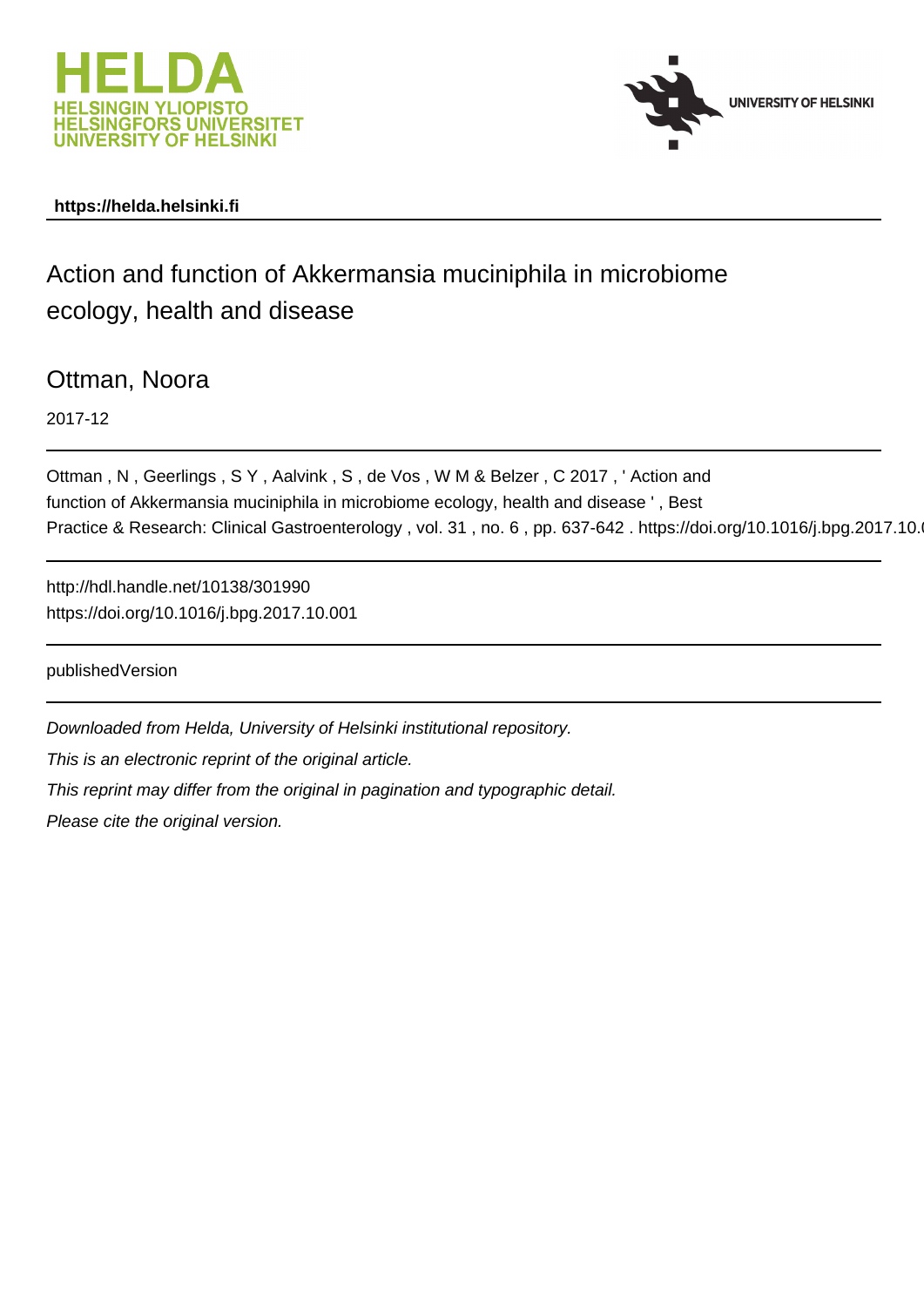Contents lists available at [ScienceDirect](www.sciencedirect.com/science/journal/15216918)



Best Practice & Research Clinical Gastroenterology

journal homepage: [https://ees.elsevier.com/ybega/default.asp](http://ees.elsevier.com/ybega/default.asp)

# Action and function of Akkermansia muciniphila in microbiome ecology, health and disease





Noora Ottman <sup>b</sup>, Sharon Y. Geerlings <sup>a</sup>, Steven Aalvink <sup>a</sup>, Willem M. de Vos <sup>a, c</sup>, Clara Belzer<sup>a, \*</sup>

a Wageningen University and Research, Stippeneng 4, 6708WE Wageningen, The Netherlands

<sup>b</sup> Institute of Environmental Medicine, Karolinska Institutet, 17177 Stockholm, Sweden

<sup>c</sup> Immunobiology Research Program, Department of Bacteriology and Immunology, Haartman Institute, University of Helsinki, Helsinki, Finland

# article info

Article history: Received 25 August 2017 Received in revised form 22 September 2017 Accepted 10 October 2017

Keywords: Akkermansia muciniphila Microbiome Mucus Pharmabiotic Probiotic

# ABSTRACT

The discovery of Akkermansia muciniphila has opened new avenues for the use of this abundant intestinal symbiont in next generation therapeutic products, as well as targeting microbiota dynamics. A. muciniphila is known to colonize the mucosal layer of the human intestine where it triggers both host metabolic and immune responses. A. muciniphila is particularly effective in increasing mucus thickness and increasing gut barrier function. As a result host metabolic markers ameliorate. The mechanism of host regulation is thought to involve the outer membrane composition, including the type IV pili of A. muciniphila, that directly signal to host immune receptors. At the same time the metabolic activity of A. muciniphila leads to the production of short chain fatty acids that are beneficial to the host and microbiota members. This contributes to host-microbiota and microbe-microbe syntrophy The mucolytic activity and metabolite production make A. muciniphila a key species in the mucus layer, stimulating beneficial mucosal microbial networks.

This well studied member of the microbiota has been studied in three aspects that will be further described in this review: i) A. muciniphila characteristics and mucin adaptation, ii) its role as key species in the mucosal microbiome, and iii) its role in host health.

© 2017 Published by Elsevier Ltd.

# Introduction

In recent years, it has become evident that the intestinal microbiota can play an essential role in the well being of humans. The composition of microbial communities colonizing the gastrointestinal tract differs according to the prevailing environmental conditions in the gut. Factors such as nutrient supply, transit time, host secretions, and pH play a role in shaping the gut microbiota [1]. In particular, the mucosa-associated microbiota forms a distinct population in the gut, and is influenced by the close proximity of the epithelial layer and nutrients present in the mucus layer  $[2-5]$ . One of the key players in this community is the mucus degrader Akkermansia muciniphila, which has been shown to have important implications on host physiology and microbiome composition  $[6-8]$ .

The Gram-negative bacterium A. muciniphila was isolated from a

human fecal sample in a quest to discover new mucin-degrading bacteria [9]. As A. muciniphila is the only intestinal isolate of the deeply rooted Verrucomicrobia phylum, it can be easily detected in meta-omics studies  $[10]$ . A. muciniphila represents  $1-4%$  of the total fecal microbiota starting from early life [11,12], and biopsies show it to be abundantly present in the colonic mucosal layer [13,14]. After its discovery, the levels of A. muciniphila in the gut were negatively correlated with numerous diseases, including inflammatory bowel diseases (IBD) [13,15], appendicitis [16], obesity [17,18] and diabetes [19]. Further mechanistic studies have shed more light on the antiinflammatory role of A. muciniphila in the gut environment  $[6,7,20]$ .

Based on these findings, A. muciniphila or its components have been suggested to be a promising candidate for next-generation therapeutic products [21,22]. Currently the most convincing evidence of its beneficial effect on health comes from studies linking A. muciniphila to metabolic disorders, such as diabetes and obesity. However, the exact signaling mechanisms by which A. muciniphila interacts with the host, and the effect it has on the overall microbial Corresponding author. Community in the gut, require further investigation. Here, we

E-mail address: [clara.belzer@wur.nl](mailto:clara.belzer@wur.nl) (C. Belzer).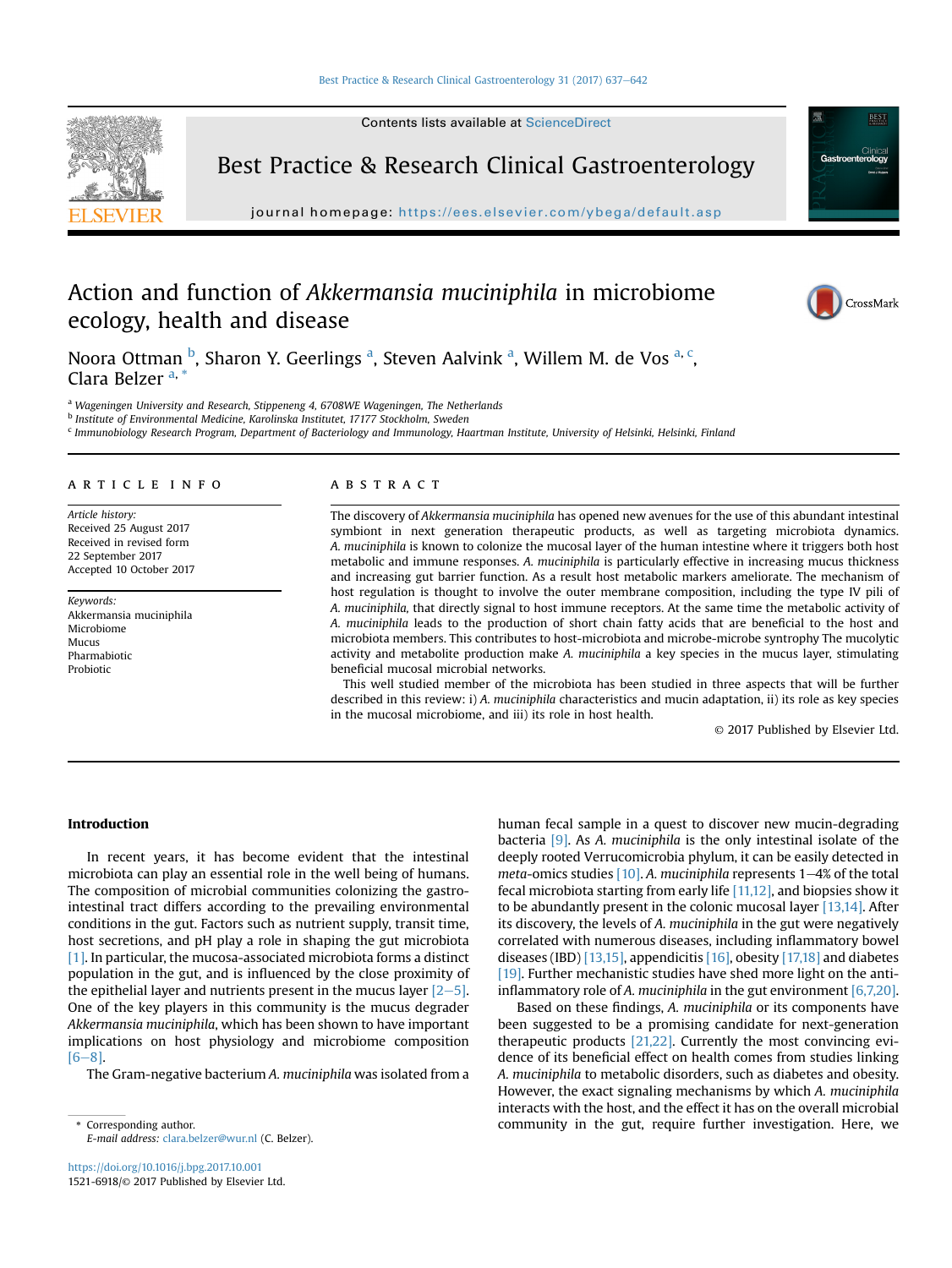review the latest research concerning: i) A. muciniphila characteristics and mucin adaptation, ii) A. muciniphila role as key species in the mucosal microbiome, and iii) A. muciniphila role in host health (Fig. 1).

## A. muciniphila characteristics and mucin adaptation

To gain a competitive advantage in the gut environment, certain bacteria have evolved to metabolize the complex glycans provided by the mucus layer. A. muciniphila encodes a particularly wide repertoire of mucin-degrading enzymes in its relatively small 2.6- Mb genome [23], and can be described as a mucin specialist. As opposed to for example Bacteroides thetaiotaomicron, a glycan generalist [24]. This notion is backed up by the observation that the mucin-degrading genes are conserved in other A. muciniphila strains and Akkermansia species described thus far [25]. Mucus colonization and degradation by A. muciniphila result in the production of metabolites such as short-chain fatty acids (SCFA), which may play a role in metabolic heath or inflammatory status of the host [26]. The relative abundance of A. muciniphila in the gut is highly responsive to changes. As such, dietary fiber deprivation, weight loss and anorexia increase its levels in the gut  $[27-29]$ , while a high fat diet decreases it levels [30].

While A. muciniphila is able to individually metabolize mucinderived sugars, such as fucose and N-acetylglucosamine (GlcNAc) in a basal medium with among others large amounts of tryptone, it grows most efficiently when it has access to the entire mucin molecule [31]. Unlike all other members of the Verrucomicrobia, A. muciniphila cannot synthesize threonine. This is yet another indication of its adaptation to life in the mucosal layer, as threonine is one of the most abundant amino acids present in the protein backbone of mucin [32]. Among the mucin-derived sugars, growth on GlcNAc and N-acetylgalactosamine (GalNAc) leads to the highest yields. However, when A. muciniphila is grown on a mixture of GlcNAc, GalNAc, fucose and glucose, a non-mucin sugar, it first consumes the non-amino sugars [31]. This may reflect the ease of transport and efficient energy generation of these simple sugars, while GlcNAc and GalNAc are used as nitrogen sources.



Fig. 1. Three key functions of A. muciniphila in the microbiome that could be targets for probiotic and pharmabiotic interventions.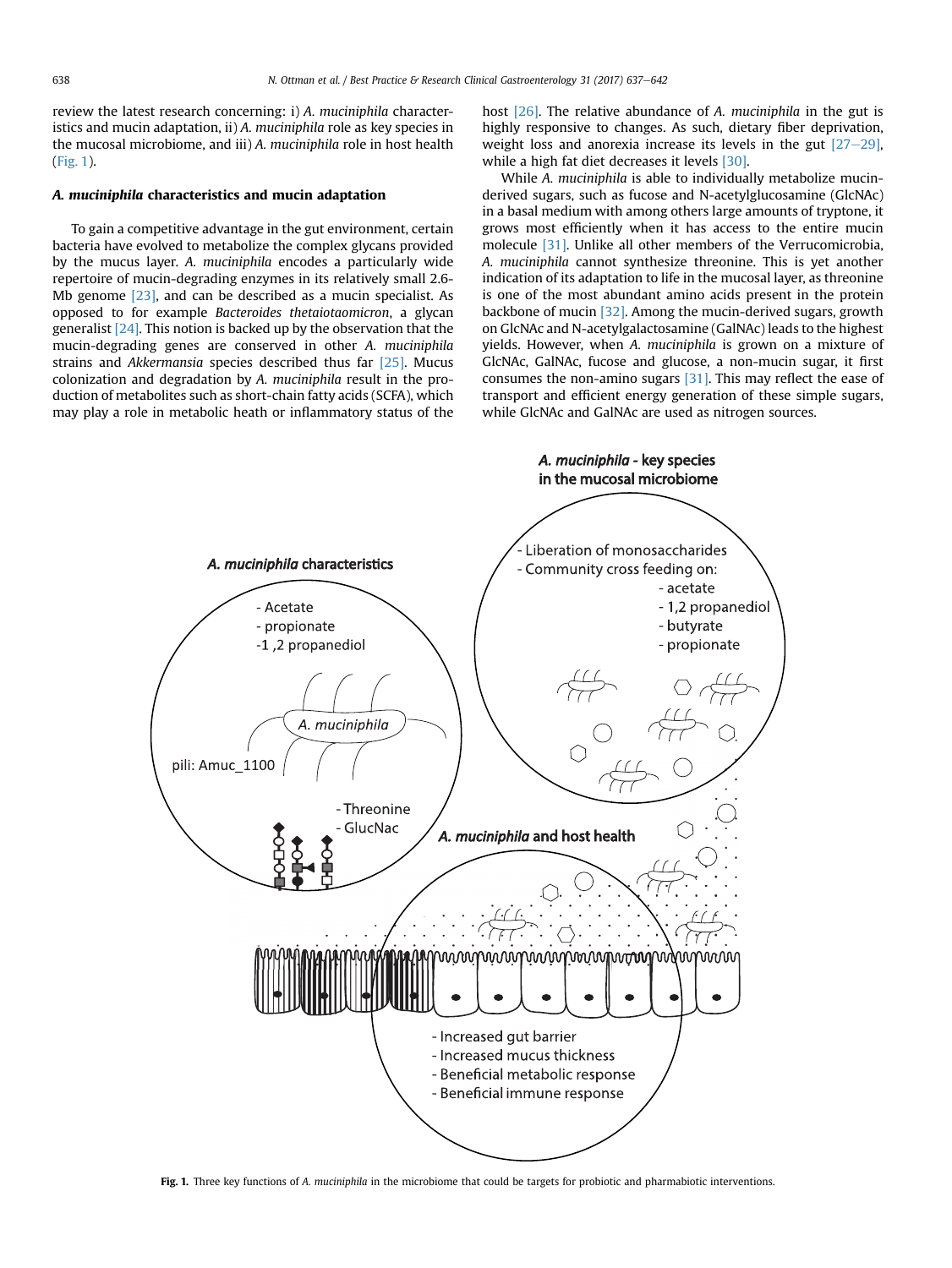The availability of mucin in the environment affects A. muciniphila transcriptome and proteome as shown in recent studies [20,27,31]. Numerous genes encoding glycosyl hydrolases and sulfatases that are likely to be involved in mucin degradation were upregulated during A. muciniphila growth on mucin as compared to growth on glucose, and a similar response was seen on the proteome level [31]. Likewise, growth on purified mucin Oglycans activated A. muciniphila genes involved in mucin degradation as compared to growth on GlcNAC, although fewer genes were identified in this case [27]. Environmental variation was also seen in the outer membrane (OM) proteome of A. muciniphila, where the abundance of one third of the OM proteins was different between bacterial cells grown on either mucin or glucose [33].

A. muciniphila belongs to the Planctomycetes-Verrucomicrobia-Chlamydiae (PVC) superphylum, which contains several members with a compartmentalized cell plan as opposed to a typical Gramnegative membrane architecture [34]. However, a high abundance of proteins involved in OM biogenesis and lipopolysaccharide (LPS) transport were detected in the A. muciniphila OM proteome, supporting structural features commonly present in Gram-negative bacteria [33]. Importantly, analysis of the OM revealed highly abundant proteins predicted to be involved in the formation of the pili-like structures observed in A. muciniphila. Further studies showed that a single protein, termed Amuc\_1100 and encoded by a gene cluster also coding for the type 4 pilin secretin Amuc\_1098 [33], plays an important role in the capacity of A. muciniphila to alleviate metabolic syndrome in mice [7]. These findings highlight the importance of detailed characterization of intestinal bacteria in order to understand the mechanisms behind their reported beneficial effects on the host.

Although A. muciniphila was initially described as strictly anaerobic, it was later discovered to tolerate oxygen [35], and can even benefit from the presence of nanomolar concentrations of oxygen by respiration via a rudimentary electron transport chain [36]. These observations are in line with the fact that A. muciniphila colonizes the mucus layer close to the epithelial cells, where low levels of oxygen are present. Oxygen tolerance, along with efficient mucin degradation capacity, demonstrates the adaptation of A. muciniphila to the competitive environment of the mucosal layer. The high efficiency of A. muciniphila in foraging host-derived compounds has been demonstrated also in vivo in a study using stable isotope-labeled threonine in a mouse model [37]. The study found that despite the fairly low relative abundance of Akkermansia spp. in the mouse cecum, it was, together with Bacteroides acidifaciens and Mucispirillum shaedleri, the dominant forager of hostderived proteins.

#### A. muciniphila - key species in the mucosal microbiome

The mucus layer is a niche in the intestine, which is colonized by specific bacteria. The key species within this mucosal community are able to degrade mucin sugars and the protein backbone  $[4,5]$ . The mucus layer consists of a outer gel-forming layer, that provides a habitat for bacteria, and an inner layer, that is devoid of bacteria [38,39]. MUC2 is the most abundant gel-forming mucin type in the intestine and it is constructed of a PTS backbone with O-linked glycans [40]. The diverse structure and the different linkages within the glycan chain make it difficult for most micro-organisms to acces the amino acids and mono-saccharides. While for mucin degrading microorganisms it can be used as a source of carbon, energy and nitrogen [5,9,41,42]. Certain specialists, like B. thetaiotaomicron and A. muciniphila, have specific enzymes to degrade these mucins [9,13,43,44]. Especially the sialidases and fucosidases play an important role in mucin degradation, since most of the terminal ends of these oligosaccharide chains are sialic acids or fucose [41]. Sialidases and fucosidases are not commonly encoded in the metagenome of the microbiota. These terminal sugars are thought prevent comprehensive microbial utilization of mucin [45]. The other sugars in the oligosaccharide chain are more easily degraded by members of the microbiota [45].

It should be noted that not all microbes that are found in the mucus layer have the ability degrade mucin. They depend on the mucolytic activity of other microbiota members to colonize the mucus layer [46]. Degradation of the mucin protein backbone and the release of sugars from the glycan chains, provide carbon and nitrogen for the bacteria that do not produce these enzymes [23,47]. The butyrate-producers Faecalibacterium prausnitzii, Eubacterium rectale, Roseburia intestinalis and Anaerostipes caccae are examples of species that do not have the ability to degrade mucus, but are commonly found in the mucus layer  $[8,48-50]$ . Since butyrate is a source of energy for the colonocytes, the production of butyrate by these organisms nearby the epithelium layer is a useful benefit for the host  $[51–53]$ . An actual syntrophy between A. muciniphila and various butyrate producers was shown in vitro. The mucolytic activity of A. muciniphila lead to accumulation of acetate and mono-saccharides in the medium. These were fermented to butyrate by the cross feeding butyrogens A. caccae, Eubacterium hallii and F. prausnizii  $[8]$ . Furthermore, when A. muciniphila and E. hallii were co-cultured there was a mutualistic relationship to the benefit of both partners. E. hallii produced pseudovitamin B12 which stimulated the methylmalonyl pathway and hence propionate production of A. muciniphila  $[8]$ . At the same time, A. muciniphila also produced 1,2 propanediol from fucose which was metabolized by E. hallii to propionate [8,54,55]. Both of these conversions resulted in the production of propionate, which plays an important role in host gut homeostasis and satiety [52].

Another functional symbiosis of this mucosal key species might be the sulfate that A. muciniphila was found to release from the mucin [56]. A. muciniphila abundantly produces sulfatases during mucin degradation [20]. Sulfate reducing bacteria (SRB) are vast colonizers of the mucosal layer of the colon [57]. An in vitro study showed that SRB's may reduce the sulfate released from mucin [58]. Even though these SRB are positively associated with inflammation [59], the actual correlation between hydrogen sulfide and diseases still needs more research, notably since hydrogen sulfide is also neurotransmitter [60,61]. Interestingly, A. muciniphila might be able to use hydrogen sulfide for cysteine production, because the cysteine biosynthesis pathway is predicted in the genome, where it uses hydrogen sulfide for the production of L-cysteine. In this way it could control hydrogen sulfide concentrations and potentially limit the toxicity of SRB in the mucin layer.

The microbial ecology at the mucosal layer is essential in understanding the role of the microbiota in health and disease. A. muciniphila can be considered a key species of the mucosal layer, providing the microbial community with mono- and oligosaccharides, SCFA production, and by detoxifying hydrogen sulfide. How the actual mucosal microbial community reaches its stability and is associated with mucosal health needs further investigation.

#### A. muciniphila host interaction and health

The presence of A. muciniphila in the gut was found to be correlated to a healthy intestine and inversely correlated to many states of disease  $[13,15-19]$ . The studies that report a negative correlation of A. muciniphila abundance with disease include intestinal disorders, such IBD, but also other diseases, such as autism,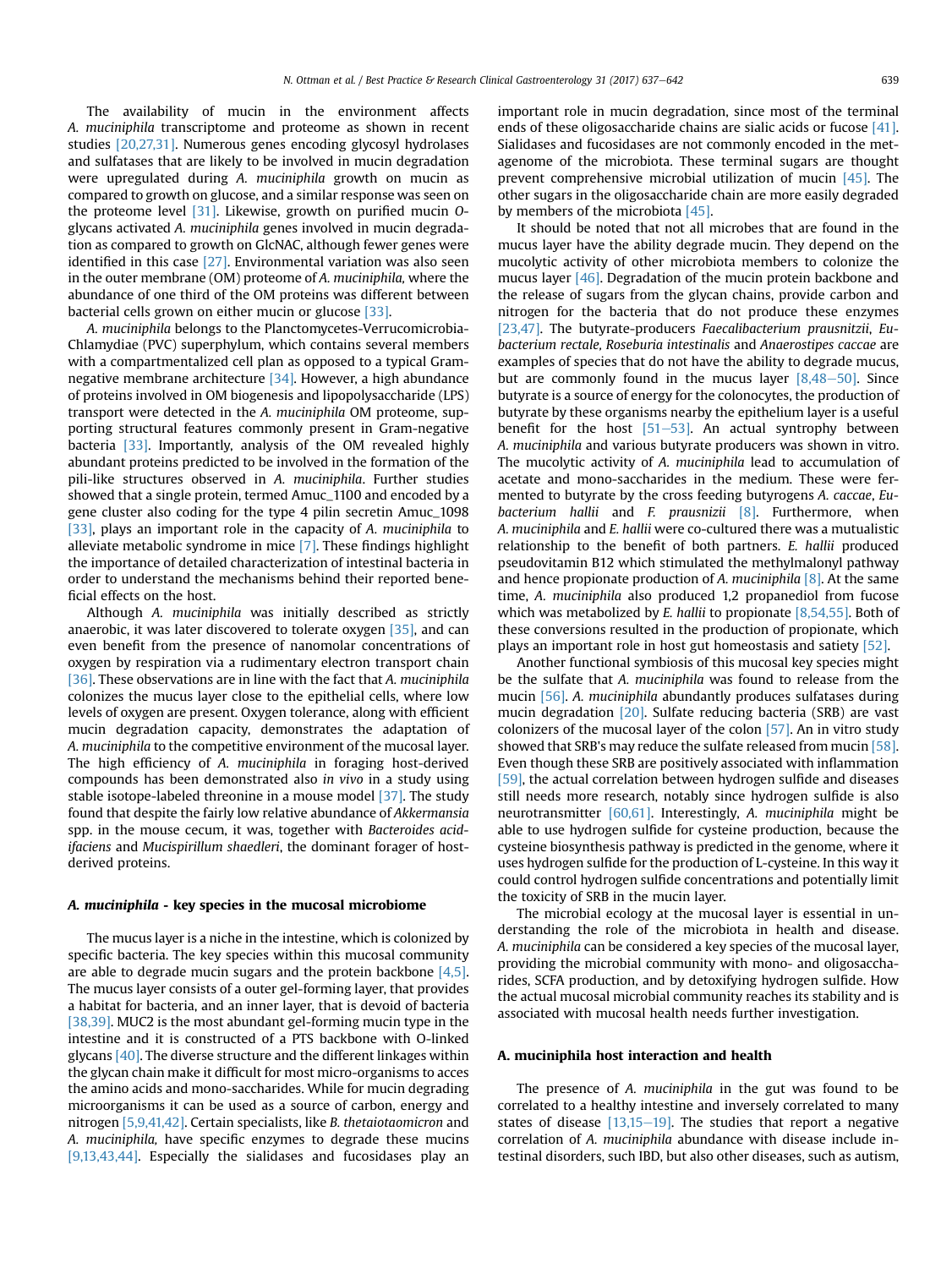atopy, and obesity and related diseases. The majority of studies however, have addressed a beneficial role of Akkermansia spp in the prevention and amelioration of metabolic syndrome. As such, A. muciniphila is one of the few microbiota members that is shown to have an actual causal relationship with improved host health in mouse models [7]. Unfortunately, the culturing and preserving techniques for A. muciniphila are not yet sufficient for it to be used as a supplement. However, current A. muciniphila research also focuses on the preparation and preservation process of viable and pasteurized cells and cell products for their use in therapeutic interventions [7,62,63].

In terms of microbiota as a potential therapeutic target, the latest data suggest that A. muciniphila could potentially be used in treatment for type 2 diabetes (T2D)  $[64]$ . In a first study, a decrease of A. muciniphila was observed in leptin-deficient mice compared to lean mice [6,30]. In addition, a decrease of A. muciniphila, to a lesser extent than in obese mice, was also found in mice supplemented with a high-fat diet (HFD) that are obese and develop T2D-like symptoms [6,65,66]. The administration of A. *muciniphila* to HFDfed mice without administration of metformin, which lowers the glucose levels in blood, resulted in a significantly enhanced glucose tolerance and weakened adipose tissue inflammation. Treatment of mice with either live or pasteurized A. muciniphila cells further strengthens the evidence of the effect of this microorganism on metabolic and immune health [7]. Ex vivo experiments using mouse gut organoids showed that A. muciniphila metabolites specifically affect various transcription factors and genes involved in cellular lipid metabolism and satiety [67]. Based on these results, increasing Akkermansia levels in the gut could influence anti-diabetic effects of the anti-diabetic drug metformin. In fact metformin was found to increase the levels of Akkermansia spp populations in mice both on a HFD and normal diet [64,68]. In humans Akkermansia spp was found to be more abundant in T2D patients compared to healthy controls [69]. However, in newly diagnosed T2D and pre-diabetes patients, a lower abundance of Akkermansia spp was observed  $[19]$ . The differential results in these studies could be due to metformin, which can stimulate A. muciniphila [64,68]. Preliminary results of a human clinical trial treating obese individuals with A. muciniphila indicated this organism can be safely used in humans [7]. Altogether, these studies indicate a health-promoting role of A. muciniphila, leading to its possible use as a therapeutic microbe.

The abundance of A. muciniphila was also found to be negatively correlated to dietary fat intake [70]. Treatment of mice with A. muciniphila normalized diet-induced metabolic endotoxaemia, adiposity and the adipose tissue markers  $[6]$ . Furthermore, the A. muciniphila treatment resulted in reduced body weight gain and body composition even though the food intake did not change [6]. In humans an improved metabolic profile was observed for individuals harboring more A. muciniphila at baseline [18]. In addition, a negative association of A. muciniphila with serum total and LDL cholesterol was found in obese Danish women. The reduction in gluconeogenesis and insulin resistance index suggests a key role of A. muciniphila in metabolic inflammation, barrier function and fat storage [6].

A compromised gut barrier function is associated with diseases such as IBD and metabolic syndrome. The majority of human studies observed A. muciniphila depletion in IBD mucosa and fecal samples of patients suffering from ulcerative colitis [13,71]. The abundance of A. muciniphila was found to be positively correlated to the level of mucins in cecum of rodents [72]. A. muciniphila is able to degrade mucins, but was also found to stimulate mucin production, mucus thickness, and gut barrier  $[6,64]$ . In addition, it was also suggested that the restoration of the gut barrier by A. muciniphila debilitated atherosclerotic lesions and alleviated inflammation induced by metabolic endotoxaemia [73]. Overall, treatment of mice with A. muciniphila resulted in an improved gut barrier function [6,62,71].

A. muciniphila is also described to regulate the immune system which leads to production of antimicrobial peptides and improved gut homeostasis. Administration of A. muciniphila resulted in an enhanced production of antimicrobial peptide  $\text{Reg3}\gamma$  in the colon and to lesser extent the ileum  $[6,74]$ . In addition, A. muciniphila was found to stimulate the proliferation of anti-inflammatory Treg cells in mice [64]. In an in vitro colonic cell line, A. muciniphila adhered to the epithelium and strengthened the intestinal barrier, where a low pro-inflammatory response was induced in comparison to E. coli strain K12 [35]. IgA has a function in elimination of pathogens and maintaining homeostasis [75]. Inoculation of A. muciniphila together with Clostridium scindens in mice prevented lethality and resulted in reduced detachment of epithelial cells in mice colonized with a variety of bacteria targeted by IgA  $[76]$ . Host regulation by A. muciniphila was shown to at least partially depend on its outer membrane proteins that includes abundant proteins involved in transport/secretion and proteins with a role in the formation of pililike structures [20]. The highly abundant outer membrane pili-like protein (Amuc\_1100) of A. muciniphila type strain MucT was identified [20]. Amuc\_1100 is directly involved in immune regulation and enhances trans-epithelial resistance. These studies indicate an active communication between A. muciniphila and the host immune system.

Altogether, these studies suggest the usefulness of A. muciniphila as therapeutic treatment for intestinal disorders by the capability to regulate host metabolic response and to increase gut barrier function.

#### Summary and conclusions

The microbiome has become an important target for modulating host health. A. muciniphila is one of the few microbiota members proven to have a direct and beneficial effect on host response (Fig. 1). This microorganism is shown to be effective in immune and metabolic regulation, combined with increase gut barrier function. These effects will lead to overall increased gut and metabolic health of the host. The mechanism underlying the host regulatory effects of A. muciniphila are described to be through direct signaling of OM proteins and production of metabolites, as well as through stimulation of a beneficial microbial community (Fig. 1). The core functions of A. muciniphila physiology due to mucin degradation are production of acetate, propionate, and 1,2-propanediol. Mucin degradation by A. muciniphila attracts microbiota members that stimulate host health by for example the production of butyrate and prevention of pathogen colonization. There are clear advances in research focused on A. muciniphila in comparison to other intestinal isolates, because a defined medium and optimized culture conditions have been developed to produce this organism for intervention studies. On top of this the organism is reported to be safe for the use in human trials and the first clinical trial has even been conducted [7]. While various genetic improvements of A. muciniphila may be considered, the present regulations on genetically modified micro-organisms do not allow easy market introduction of such improved bacteria in countries of the European Union. Future research should focus on the mechanism on how A. muciniphila effectively modulates the microbiome and host response to find the right way of use for this organism in therapeutic applications.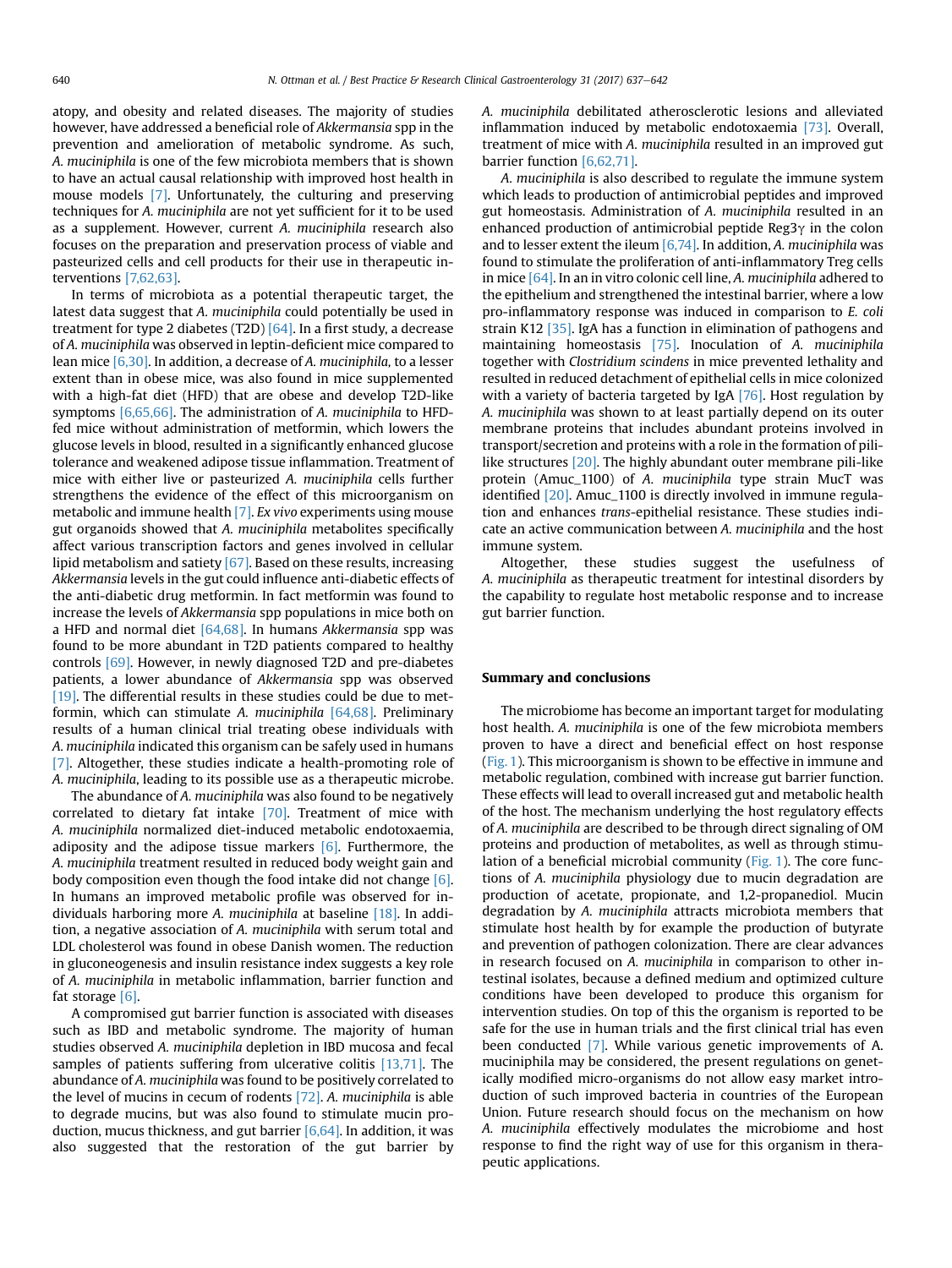#### Practice points

- A. muciniphila cannot grow without mucin-derived aminosugars and threonine
- A. muciniphila uses the low oxygen levels at the mucosa for respiratory growth
- Mucosal colonization by A. muciniphila enables association with other beneficial microbes such a various butyrogens
- A decrease in abundance of A. muciniphila is found during metabolic syndrome in both preclinical and clinical studies
- Intervention studies with A. muciniphila have reported beneficial impact on host metabolism
- Living as well as pasteurized cells and the pili protein Amuc 1100 of A. muciniphila are involved in host metabolic regulation

## Research agenda

- Future possibilities of A. muciniphila manipulation should make it a model organism for Verrucomicrobia in the microbiome
- The role of A. muciniphila in microbiome ecology should be further investigated
- Further research should focus on the metabolic regulation in humans
- More insight is needed into the underlying mechanisms of A. muciniphila host metabolic regulation

### Conflict of interest

No relevant conflict of interest has been declared by the authors.

#### Acknowledgement

This work was supported by Netherlands Organisation for Scientific Research (Spinoza Award and SIAM Gravity Grant 024.002.002).

#### References

- [1] [Gerritsen J, Smidt H, Rijkers GT, de Vos WM. Intestinal microbiota in human](http://refhub.elsevier.com/S1521-6918(17)30113-0/sref1) [health and disease: the impact of probiotics. Genes Nutr 2011;6:209](http://refhub.elsevier.com/S1521-6918(17)30113-0/sref1)-[40](http://refhub.elsevier.com/S1521-6918(17)30113-0/sref1).
- [2] [Belkaid Y, Hand TW. Role of the microbiota in immunity and in](http://refhub.elsevier.com/S1521-6918(17)30113-0/sref2)flammation.  $Cell$  2014;157;121-[41.](http://refhub.elsevier.com/S1521-6918(17)30113-0/sref2)
- [3] [Duerr CU, Hornef MW. The mammalian intestinal epithelium as integral](http://refhub.elsevier.com/S1521-6918(17)30113-0/sref3) [player in the establishment and maintenance of host-microbial homeostasis.](http://refhub.elsevier.com/S1521-6918(17)30113-0/sref3) Semin Immunol 2012:24:25-[35.](http://refhub.elsevier.com/S1521-6918(17)30113-0/sref3)
- [4] [Ouwerkerk JP, de Vos WM, Belzer C. Glycobiome: bacteria and mucus at the](http://refhub.elsevier.com/S1521-6918(17)30113-0/sref4) [epithelial interface. Best Pract Res Clin Gastroenterol 2013;27:25](http://refhub.elsevier.com/S1521-6918(17)30113-0/sref4)-[38.](http://refhub.elsevier.com/S1521-6918(17)30113-0/sref4)
- [5] [Koropatkin NM, Cameron EA, Martens EC. How glycan metabolism shapes the](http://refhub.elsevier.com/S1521-6918(17)30113-0/sref5) human gut microbiota. Nat Rev Microbiol 2012:10:323-[35](http://refhub.elsevier.com/S1521-6918(17)30113-0/sref5).
- [6] [Everard A, Belzer C, Geurts L, Ouwerkerk JP, Druart C, Bindels LB, et al. Cross](http://refhub.elsevier.com/S1521-6918(17)30113-0/sref6)[talk between Akkermansia muciniphila and intestinal epithelium controls](http://refhub.elsevier.com/S1521-6918(17)30113-0/sref6) [diet-induced obesity. Proc Natl Acad Sci U. S. A 2013;110:9066](http://refhub.elsevier.com/S1521-6918(17)30113-0/sref6)-[71.](http://refhub.elsevier.com/S1521-6918(17)30113-0/sref6)
- [7] [Plovier H, Everard A, Druart C, Depommier C, Van Hul M, Geurts L, et al.](http://refhub.elsevier.com/S1521-6918(17)30113-0/sref7) A purifi[ed membrane protein from Akkermansia muciniphila or the](http://refhub.elsevier.com/S1521-6918(17)30113-0/sref7) [pasteurized bacterium improves metabolism in obese and diabetic mice. Nat](http://refhub.elsevier.com/S1521-6918(17)30113-0/sref7)  $Med 2017:23:107-13$  $Med 2017:23:107-13$
- [8] [Belzer C, Chia L, Aalvink S, Chamlagain BVP, de Vos WM. Microbial metabolic](http://refhub.elsevier.com/S1521-6918(17)30113-0/sref8) [networks at the mucus layer lead to diet independent butyrate -and vitamin](http://refhub.elsevier.com/S1521-6918(17)30113-0/sref8)

[B12 production by intestinal symbionts. 2017](http://refhub.elsevier.com/S1521-6918(17)30113-0/sref8).

- [9] [Derrien M, Vaughan EE, Plugge CM, de Vos WM. Akkermansia muciniphila](http://refhub.elsevier.com/S1521-6918(17)30113-0/sref9) [gen. nov., sp. nov., a human intestinal mucin-degrading bacterium. Int J Syst](http://refhub.elsevier.com/S1521-6918(17)30113-0/sref9) Evol Microbiol  $2004;54:1469-76$ .
- [10] [Rooijers K, Kolmeder C, Juste C, Dore J, de Been M, Boeren S, et al. An iterative](http://refhub.elsevier.com/S1521-6918(17)30113-0/sref10) workfl[ow for mining the human intestinal metaproteome. BMC Genomics](http://refhub.elsevier.com/S1521-6918(17)30113-0/sref10) [2011;12:6.](http://refhub.elsevier.com/S1521-6918(17)30113-0/sref10)
- [11] [Collado MC, Derrien M, Isolauri E, de Vos WM, Salminen S. Intestinal integrity](http://refhub.elsevier.com/S1521-6918(17)30113-0/sref11) [and Akkermansia muciniphila, a mucin-degrading member of the intestinal](http://refhub.elsevier.com/S1521-6918(17)30113-0/sref11) [microbiota present in infants, adults, and the elderly. Appl Environ Microbiol](http://refhub.elsevier.com/S1521-6918(17)30113-0/sref11) 2007:73:7767-[70.](http://refhub.elsevier.com/S1521-6918(17)30113-0/sref11)
- [12] [Derrien M, Collado MC, Ben-Amor K, Salminen S, de Vos WM. The mucin](http://refhub.elsevier.com/S1521-6918(17)30113-0/sref12) [degrader Akkermansia muciniphila is an abundant resident of the human](http://refhub.elsevier.com/S1521-6918(17)30113-0/sref12)  $int$ estinal tract. Appl Environ Microbiol 2008;74:1646-[8.](http://refhub.elsevier.com/S1521-6918(17)30113-0/sref12)
- [13] [Png CW, Linden SK, Gilshenan KS, Zoetendal EG, McSweeney CS, Sly LI, et al.](http://refhub.elsevier.com/S1521-6918(17)30113-0/sref13) [Mucolytic bacteria with increased prevalence in IBD mucosa augment in vitro](http://refhub.elsevier.com/S1521-6918(17)30113-0/sref13) utilization of mucin by other bacteria. Am I Gastroenterol  $2010 \cdot 105 \cdot 2420 - 8$  $2010 \cdot 105 \cdot 2420 - 8$ .
- [14] [Lyra A, Forssten S, Rolny P, Wettergren Y, Lahtinen SJ, Salli K, et al. Compar](http://refhub.elsevier.com/S1521-6918(17)30113-0/sref14)[ison of bacterial quantities in left and right colon biopsies and faeces. World J](http://refhub.elsevier.com/S1521-6918(17)30113-0/sref14) Gastroenterol  $2012:18:4404-11$ .
- [15] [Rajilic-Stojanovic M, Shanahan F, Guarner F, de Vos WM. Phylogenetic anal](http://refhub.elsevier.com/S1521-6918(17)30113-0/sref15)[ysis of dysbiosis in ulcerative colitis during remission. In](http://refhub.elsevier.com/S1521-6918(17)30113-0/sref15)flamm Bowel Dis  $2013:19:481-8.$  $2013:19:481-8.$  $2013:19:481-8.$
- [16] [Swidsinski A, Dorffel Y, Loening-Baucke V, Theissig F, Ruckert JC, Ismail M,](http://refhub.elsevier.com/S1521-6918(17)30113-0/sref16) [et al. Acute appendicitis is characterised by local invasion with Fusobacterium](http://refhub.elsevier.com/S1521-6918(17)30113-0/sref16)<br>[nucleatum/necrophorum. Gut 2011;60:34](http://refhub.elsevier.com/S1521-6918(17)30113-0/sref16)–[40](http://refhub.elsevier.com/S1521-6918(17)30113-0/sref16).
- [17] [Karlsson CL, Onnerfalt J, Xu J, Molin G, Ahrne S, Thorngren-Jerneck K. The](http://refhub.elsevier.com/S1521-6918(17)30113-0/sref17) [microbiota of the gut in preschool children with normal and excessive body](http://refhub.elsevier.com/S1521-6918(17)30113-0/sref17) weight. Obes (Silver Spring)  $2012;20:2257-61$ .
- [18] [Dao MC, Everard A, Aron-Wisnewsky J, Sokolovska N, Prifti E, Verger EO, et al.](http://refhub.elsevier.com/S1521-6918(17)30113-0/sref18) [Akkermansia muciniphila and improved metabolic health during a dietary](http://refhub.elsevier.com/S1521-6918(17)30113-0/sref18) [intervention in obesity: relationship with gut microbiome richness and](http://refhub.elsevier.com/S1521-6918(17)30113-0/sref18) [ecology. Gut 2016;65:426](http://refhub.elsevier.com/S1521-6918(17)30113-0/sref18)-[36](http://refhub.elsevier.com/S1521-6918(17)30113-0/sref18).
- [19] [Zhang X, Shen D, Fang Z, Jie Z, Qiu X, Zhang C, et al. Human gut microbiota](http://refhub.elsevier.com/S1521-6918(17)30113-0/sref19) [changes reveal the progression of glucose intolerance. PLoS One 2013;8:](http://refhub.elsevier.com/S1521-6918(17)30113-0/sref19) [e71108](http://refhub.elsevier.com/S1521-6918(17)30113-0/sref19).
- [20] [Ottman N, Reunanen J, Meijerink M, Pietila TE, Kainulainen V, Klievink J, et al.](http://refhub.elsevier.com/S1521-6918(17)30113-0/sref20) [Pili-like proteins of Akkermansia muciniphila modulate host immune re](http://refhub.elsevier.com/S1521-6918(17)30113-0/sref20)[sponses and gut barrier function. PLoS One 2017;12:e0173004](http://refhub.elsevier.com/S1521-6918(17)30113-0/sref20).
- [21] [Neef A, Sanz Y. Future for probiotic science in functional food and dietary](http://refhub.elsevier.com/S1521-6918(17)30113-0/sref21) [supplement development. Curr Opin Clin Nutr Metab Care 2013;16:679](http://refhub.elsevier.com/S1521-6918(17)30113-0/sref21)–[87](http://refhub.elsevier.com/S1521-6918(17)30113-0/sref21).
- [22] [O'Toole PW, Marchesi JR, Hill C. Next-generation probiotics: the spectrum](http://refhub.elsevier.com/S1521-6918(17)30113-0/sref22) [from probiotics to live biotherapeutics. Nat Microbiol 2017;2:17057.](http://refhub.elsevier.com/S1521-6918(17)30113-0/sref22)
- [23] [van Passel MW, Kant R, Zoetendal EG, Plugge CM, Derrien M, Malfatti SA, et al.](http://refhub.elsevier.com/S1521-6918(17)30113-0/sref23) [The genome of Akkermansia muciniphila, a dedicated intestinal mucin](http://refhub.elsevier.com/S1521-6918(17)30113-0/sref23) [degrader, and its use in exploring intestinal metagenomes. PLoS One 2011;6:](http://refhub.elsevier.com/S1521-6918(17)30113-0/sref23) [e16876](http://refhub.elsevier.com/S1521-6918(17)30113-0/sref23).
- [24] [Rogers TE, Pudlo NA, Koropatkin NM, Bell JS, Moya Balasch M, Jasker K, et al.](http://refhub.elsevier.com/S1521-6918(17)30113-0/sref24) [Dynamic responses of Bacteroides thetaiotaomicron during growth on glycan](http://refhub.elsevier.com/S1521-6918(17)30113-0/sref24) [mixtures. Mol Microbiol 2013;88:876](http://refhub.elsevier.com/S1521-6918(17)30113-0/sref24)-[90](http://refhub.elsevier.com/S1521-6918(17)30113-0/sref24).
- [25] [Ouwerkerk JP. Akkermansia species phylogeny, physiology and comparative](http://refhub.elsevier.com/S1521-6918(17)30113-0/sref25) [genomics. 2016](http://refhub.elsevier.com/S1521-6918(17)30113-0/sref25).
- [26] [Puertollano E, Kolida S, Yaqoob P. Biological signi](http://refhub.elsevier.com/S1521-6918(17)30113-0/sref26)ficance of short-chain fatty [acid metabolism by the intestinal microbiome. Curr Opin Clin Nutr Metab](http://refhub.elsevier.com/S1521-6918(17)30113-0/sref26) Care 2014:17:139-[44.](http://refhub.elsevier.com/S1521-6918(17)30113-0/sref26)
- [27] [Desai MS, Seekatz AM, Koropatkin NM, Kamada N, Hickey CA, Wolter M, et al.](http://refhub.elsevier.com/S1521-6918(17)30113-0/sref27) A dietary fi[ber-deprived gut microbiota degrades the colonic mucus barrier](http://refhub.elsevier.com/S1521-6918(17)30113-0/sref27) [and enhances pathogen susceptibility. Cell 2016;167:1339](http://refhub.elsevier.com/S1521-6918(17)30113-0/sref27)-[53. e1321](http://refhub.elsevier.com/S1521-6918(17)30113-0/sref27).
- [28] [Mack I, Cuntz U, Gramer C, Niedermaier S, Pohl C, Schwiertz A, et al. Weight](http://refhub.elsevier.com/S1521-6918(17)30113-0/sref28) [gain in anorexia nervosa does not ameliorate the faecal microbiota, branched](http://refhub.elsevier.com/S1521-6918(17)30113-0/sref28) chain fatty acid profi[les, and gastrointestinal complaints. Sci Rep 2016;6:](http://refhub.elsevier.com/S1521-6918(17)30113-0/sref28) [26752.](http://refhub.elsevier.com/S1521-6918(17)30113-0/sref28)
- [29] [Louis S, Tappu RM, Damms-Machado A, Huson DH, Bischoff SC. Character](http://refhub.elsevier.com/S1521-6918(17)30113-0/sref29)[ization of the gut microbial community of obese patients following a weight](http://refhub.elsevier.com/S1521-6918(17)30113-0/sref29)[loss intervention using whole metagenome shotgun sequencing. PLoS One](http://refhub.elsevier.com/S1521-6918(17)30113-0/sref29) [2016;11:e0149564](http://refhub.elsevier.com/S1521-6918(17)30113-0/sref29).
- [30] [Everard A, Lazarevic V, Derrien M, Girard M, Muccioli GG, Neyrinck AM, et al.](http://refhub.elsevier.com/S1521-6918(17)30113-0/sref30) [Responses of gut microbiota and glucose and lipid metabolism to prebiotics in](http://refhub.elsevier.com/S1521-6918(17)30113-0/sref30) [genetic obese and diet-induced leptin-resistant mice. Diabetes 2011;60:](http://refhub.elsevier.com/S1521-6918(17)30113-0/sref30)  $2775 - 86$  $2775 - 86$
- [31] Ottman N, Davids M, Suarez-Diez M, Boeren S, Schaap PJ, Martins dos Santos VAP, et al. Genome-scale model and omics analysis of metabolic capacities of Akkermansia muciniphila reveal a preferential mucin-degrading lifestyle. Appl Environ Microbiol 2017;83(18). [https://doi.org/10.1128/](https://doi.org/10.1128/AEM.01014-17) [AEM.01014-17.](https://doi.org/10.1128/AEM.01014-17)
- [32] [Schrager J. The chemical composition and function of gastrointestinal mucus.](http://refhub.elsevier.com/S1521-6918(17)30113-0/sref32) [Gut 1970;11:450](http://refhub.elsevier.com/S1521-6918(17)30113-0/sref32)-[6](http://refhub.elsevier.com/S1521-6918(17)30113-0/sref32).
- [33] [Ottman N, Huuskonen L, Reunanen J, Boeren S, Klievink J, Smidt H, et al.](http://refhub.elsevier.com/S1521-6918(17)30113-0/sref33) [Characterization of outer membrane proteome of Akkermansia muciniphila](http://refhub.elsevier.com/S1521-6918(17)30113-0/sref33) [reveals sets of novel proteins exposed to the human intestine. Front Microbiol](http://refhub.elsevier.com/S1521-6918(17)30113-0/sref33) [2016;7:1157.](http://refhub.elsevier.com/S1521-6918(17)30113-0/sref33)
- [34] [Lee KC, Webb RI, Janssen PH, Sangwan P, Romeo T, Staley JT, et al. Phylum](http://refhub.elsevier.com/S1521-6918(17)30113-0/sref34) [Verrucomicrobia representatives share a compartmentalized cell plan with](http://refhub.elsevier.com/S1521-6918(17)30113-0/sref34) [members of bacterial phylum Planctomycetes. BMC Microbiol 2009;9:5](http://refhub.elsevier.com/S1521-6918(17)30113-0/sref34).
- [35] [Reunanen J, Kainulainen V, Huuskonen L, Ottman N, Belzer C, Huhtinen H,](http://refhub.elsevier.com/S1521-6918(17)30113-0/sref35)